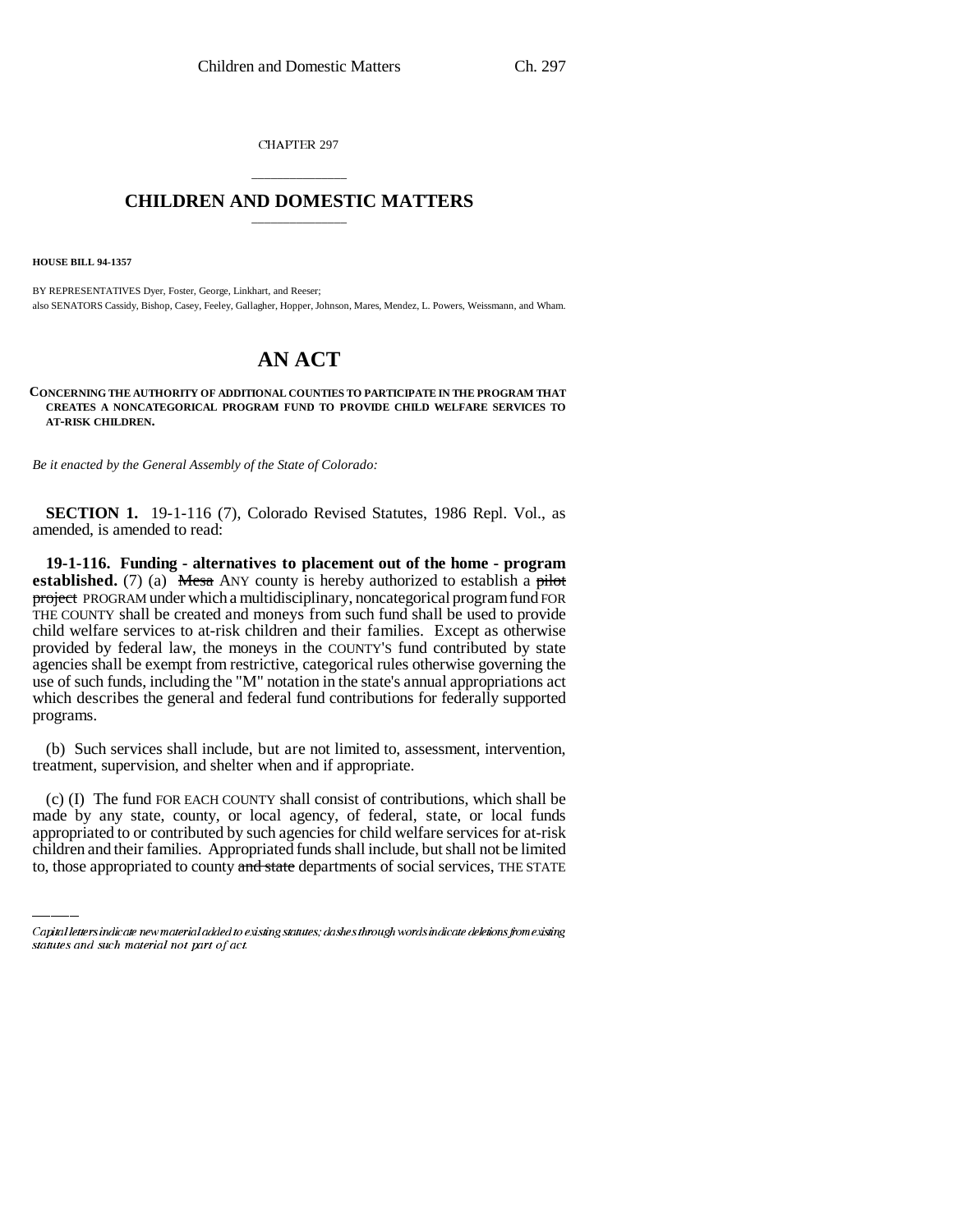## Ch. 297 Children and Domestic Matters

DEPARTMENT OF HUMAN SERVICES, the department of PUBLIC health AND ENVIRONMENT, the department of institutions, the department of education, the department of public safety, the judicial department, and the job training partnership office in the governor's office. Each state agency's contribution to the A COUNTY'S fund shall be contingent upon and equal to contributions from the pilot PARTICIPATING county and any other local agency that participates and seeks money from the fund. NOTHING IN THIS SUBSECTION (7) SHALL BE CONSTRUED TO ALLOW THE ALLOCATION OF GENERAL FUND MONEYS TO ANY OTHER PARTICIPATING COUNTY IN THE SAME MANNER THAT SUCH MONEYS ARE ALLOCATED TO MESA COUNTY IN ACCORDANCE WITH SECTION 2 OF HB 93-1171, AS ENACTED DURING THE FIRST REGULAR SESSION OF THE FIFTY-NINTH GENERAL ASSEMBLY.

(II) THE FUND FOR EACH COUNTY MAY ALSO CONSIST OF CONTRIBUTIONS FROM THE FUND OF ANY OTHER PARTICIPATING COUNTY.

(d) The county board of social services for the pilot  $A$  county shall convene a meeting of the local and state agencies that provide child welfare services to at-risk children and their families, that will participate in the pilot program, and that seek moneys from the COUNTY'S fund. The meeting shall be for the purpose of developing and adopting a memorandum of understanding between such agencies and the county COUNTY'S board of social services concerning the amount of contributions to the fund described in paragraph (c) of this subsection  $(7)$  and the allocation and use of moneys allocated from the fund. The memorandum of understanding shall provide for the designation of a governing entity to oversee the administration of the fund and a fiscal agent, a three-year plan, provisions for evaluating the programmatic and fiscal impact and overall effectiveness of the pilot project PROGRAM, and a process for submitting the results of such evaluation to the general assembly and state officials on an annual basis.

(e) The three-year plan described in paragraph (d) of this subsection (7) shall be reviewed for approval by the state agencies affected by the implementation of such plan. The state agencies shall act on such plan within ninety days after such plan is submitted to the state agencies. It is the intent of the general assembly that the plan described in said paragraph (d) be implemented and that the state agencies cooperate in the development and implementation of such plan. Prior to the implementation of the pilot program, a copy of the approved plan shall be submitted to the joint budget committee of the general assembly. PRIOR TO THE EXPIRATION OF THE THREE-YEAR PLAN, THE COUNTY BOARD OF SOCIAL SERVICES SHALL FOLLOW THE PROCEDURES DESCRIBED IN PARAGRAPH (d) OF THIS SUBSECTION (7) FOR READOPTION OF OR REVISIONS TO THE THREE-YEAR PLAN.

**SECTION 2. No appropriation.** The general assembly has determined that this act can be implemented within existing appropriations, and therefore no separate appropriation of state moneys is necessary to carry out the purposes of this act. It is the general assembly's intent that a participating county will implement this act using resources allocated to the county in accordance with section 19-1-116 (7) (c), Colorado Revised Statutes.

**SECTION 3. Effective date.** This act shall take effect July 1, 1994.